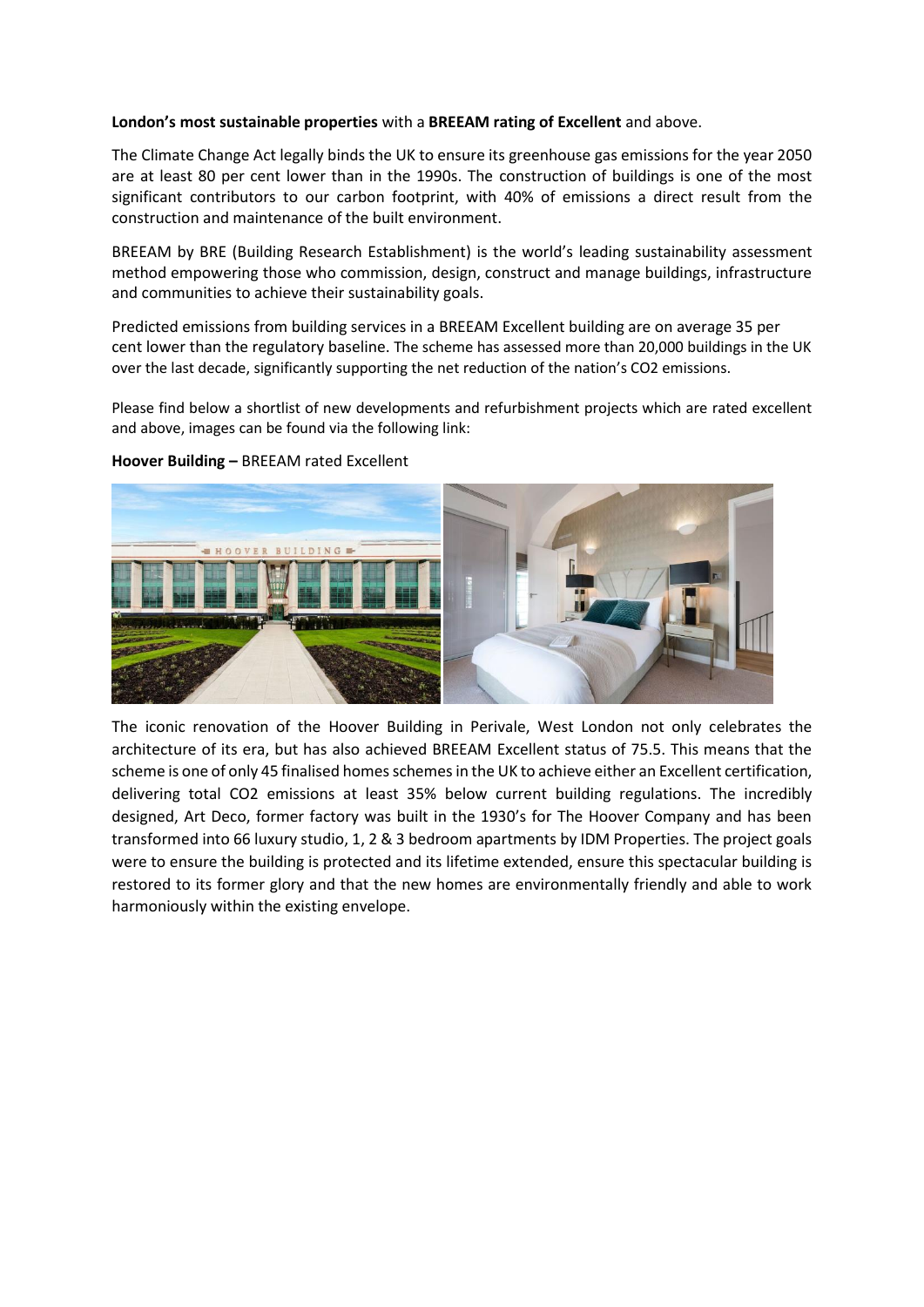## **Ebury Street** – BREEAM rated Outstanding



Dubbed the UK's most sustainable period rental property, 119 Ebury Street was developed by Grosvenor transforming an old hotel into three duplex apartments. When BREEAM Domestic Refurbishment was released in 2012 the development managers at Grosvenor expressed a wish to achieve the highest level of sustainability certification, i.e. an 'Outstanding', as well as the UK Government's 2050 target of an 80% reduction in operational CO2 emissions. Major environmental features within the refurbishment of the property include energy saving strategies supported by a solar thermal system on the roof, triple glazed timber frame windows, an optimized sanitary system and a careful selection of materials used to include recycled and locally sourced where possible. This development is the first listed residential building in the UK to reach a globally recognised benchmark for sustainability.



## **Societe Generale 1 Bank Street** – BREEAM rated Excellent

1 Bank Street is a 700,000sq ft new build office tower in London's Canary Wharf, set to become the new site for investment bank Societe Generale. The project was launched in 2013 to regroup over 3000 people working in three separate London sites. It was important for SG to have a sustainable building in which to operate and aligned with the company's corporate social responsibility strategy, for example SG set itself a target of a 25% reduction in its emissions per employee by 2020 compared to 2014 levels. It was also important to provide a better environment for staff who will work in the